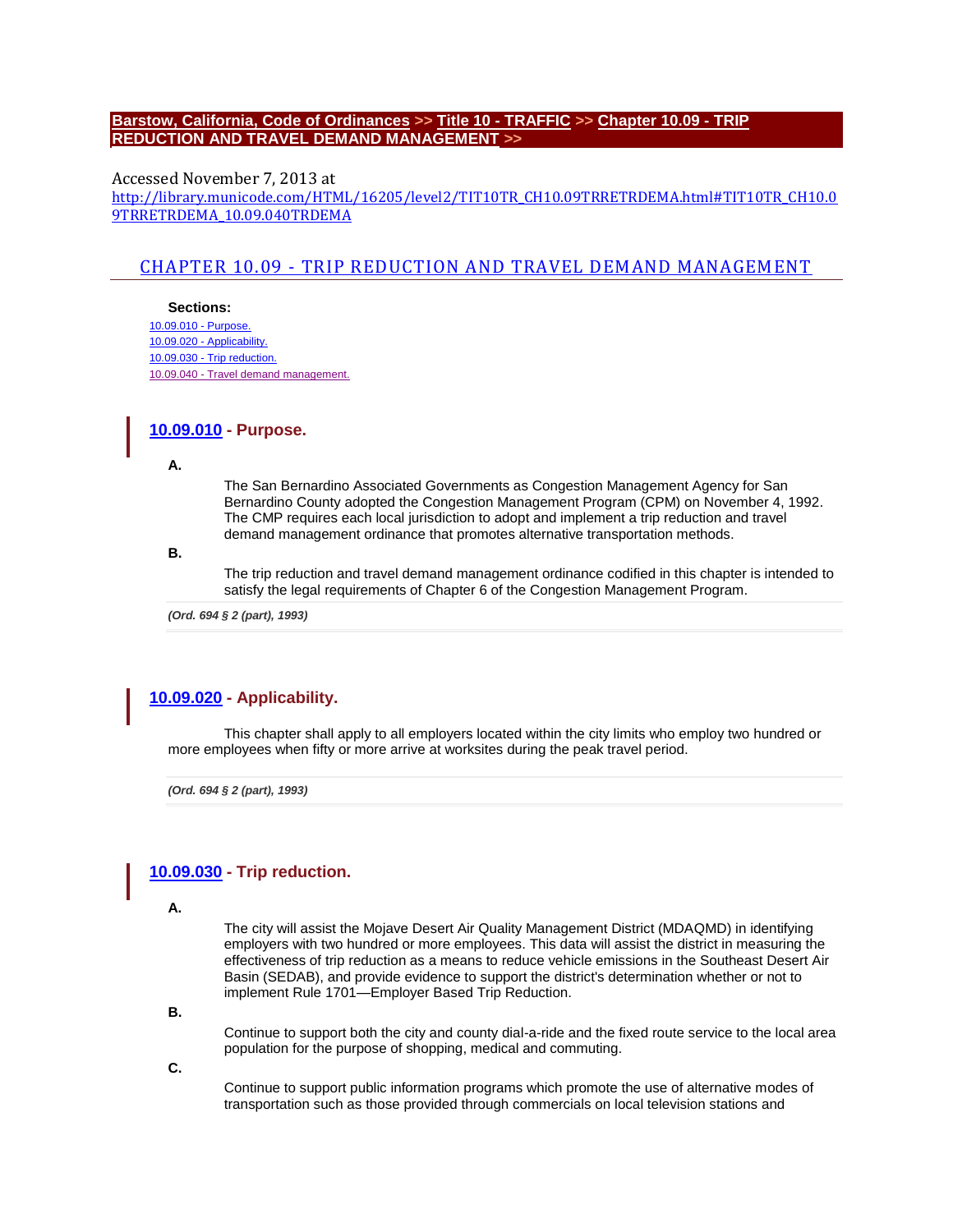availability of bus schedules at various locations throughout the city. The city will continue to encourage public information programs which promote the use of alternate modes of transportation.

**D.**

Continue to promote land use regulations which have the potential to reduce vehicle trips (VT) and/or vehicle miles travelled (VMT) such as the MU (mixed use) land use district which permits mixed residential and commercial uses.

*(Ord. 694 § 2 (part), 1993)* 

# **[10.09.040](javascript:void(0)) - Travel demand management.**

### **A.**

Definition. Travel demand management involves the implementation of strategies and programs which reduce traffic congestion, vehicle miles travelled (VMT), and/or vehicle trips (VT), which result in reduction of mobile source emissions. The following are measures being implemented by the city. Control measures implemented by the city, prior to being imposed by any other regulatory agency, will result in the city taking credit for trip reduction and corresponding improvements in the roadway and intersection level of service on the city's CMP network.

**B.**

### Measures.

**1.**

New development is required to comply with the city's standard requirement of installing public sidewalks. This improvement provides for pedestrian use as an alternate transportation mode, and serves as a link to other transportation systems which encourage their use, thus reducing traffic congestion, VMT and VT. The city shall continue to install sidewalks in those limited areas of the city where development existed prior to the requirements for sidewalks with the 1911 Bond Act and Community Development Block Grant (CDBG) funds;

**2.**

The city (as the Barstow area transit and dial-a-ride) provides multiple occupancy vehicle service to the city and surrounding county area. Approximately eighty-five miles of roads are covered by the current route and monthly ridership exceeds twelve thousand. This service reduces traffic congestion, VMT and VT. The fixed route network will be periodically evaluated to determine appropriate changes and expansion based upon new development and levels of ridership;

**3.**

Traffic signal coordination and timing are being used to increase roadway efficiency and capacity during peak travel periods, resulting in improved vehicle movement. New signals are being installed by the city and by private development at locations where traffic volumes warrant and as determined by the city's traffic engineer. These improvements also result in improved vehicle movement;

**4.**

The city continuously reviews new development to determine if additional travel lanes for acceleration/deceleration purposes are needed, and prepares studies on existing streets to determine if travel lane restriping can be made to improve traffic flow and level of service;

**5.**

The city has received funding for the renovation of the Harvey House as a multi-modal transportation center. The center is located next to the Santa Fe Amtrak station in Barstow. The center currently accommodates Amtrak and Greyhound Bus lines passengers. The center is also the future site for the dial-a-ride and fixed bus route system;